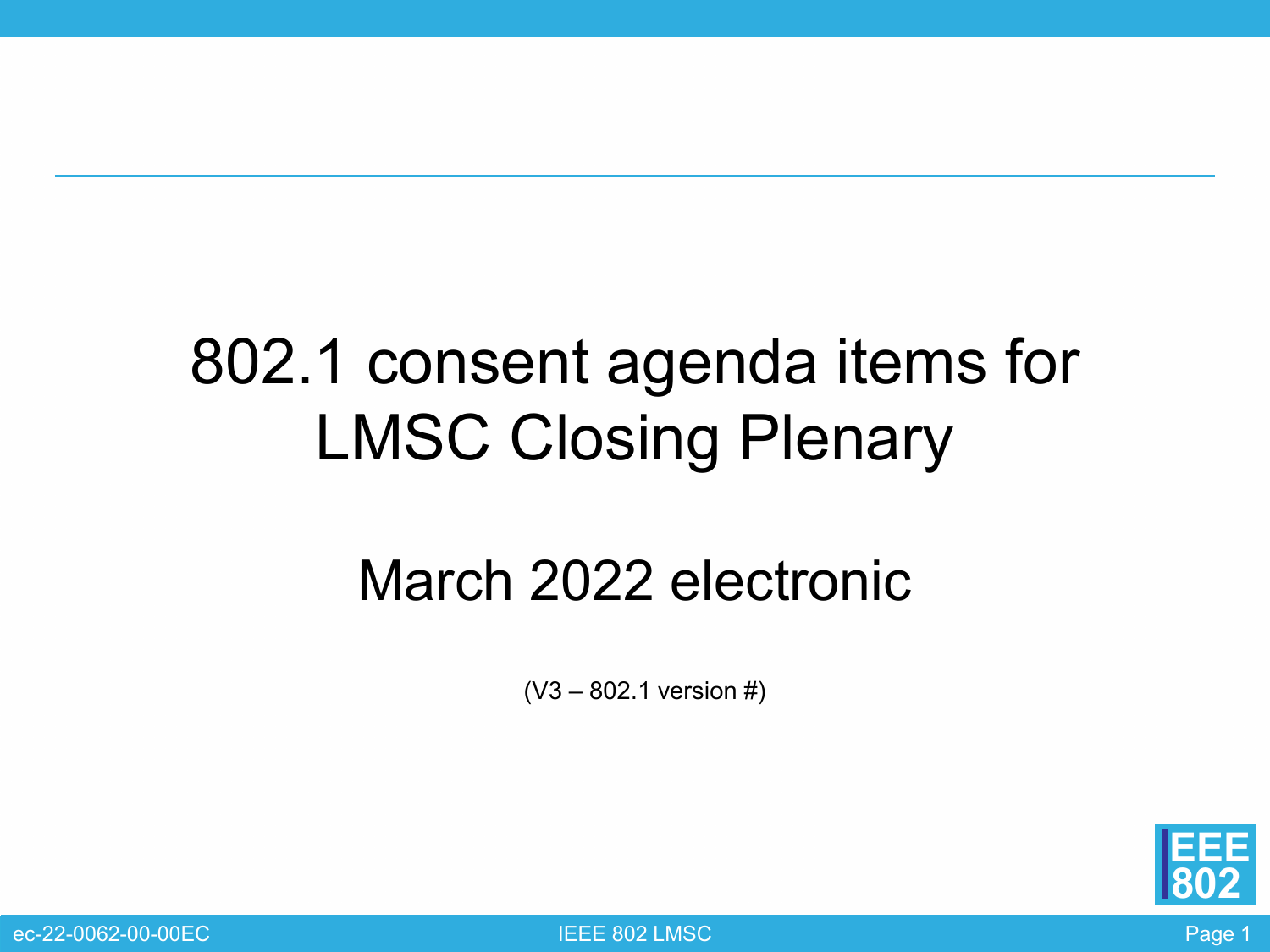### Agenda

- PARs to NesCom
	- 5.0xx P802-rev
	- 5.0xx P802.1Qdt
- External communications (ME)
	- 7.0xx Approve liaison of comment responses to ISO/IEC JTC1/SC6 under the PSDO agreement
	- 7.0xx Approve 802.1 communication to ITU-T SG13

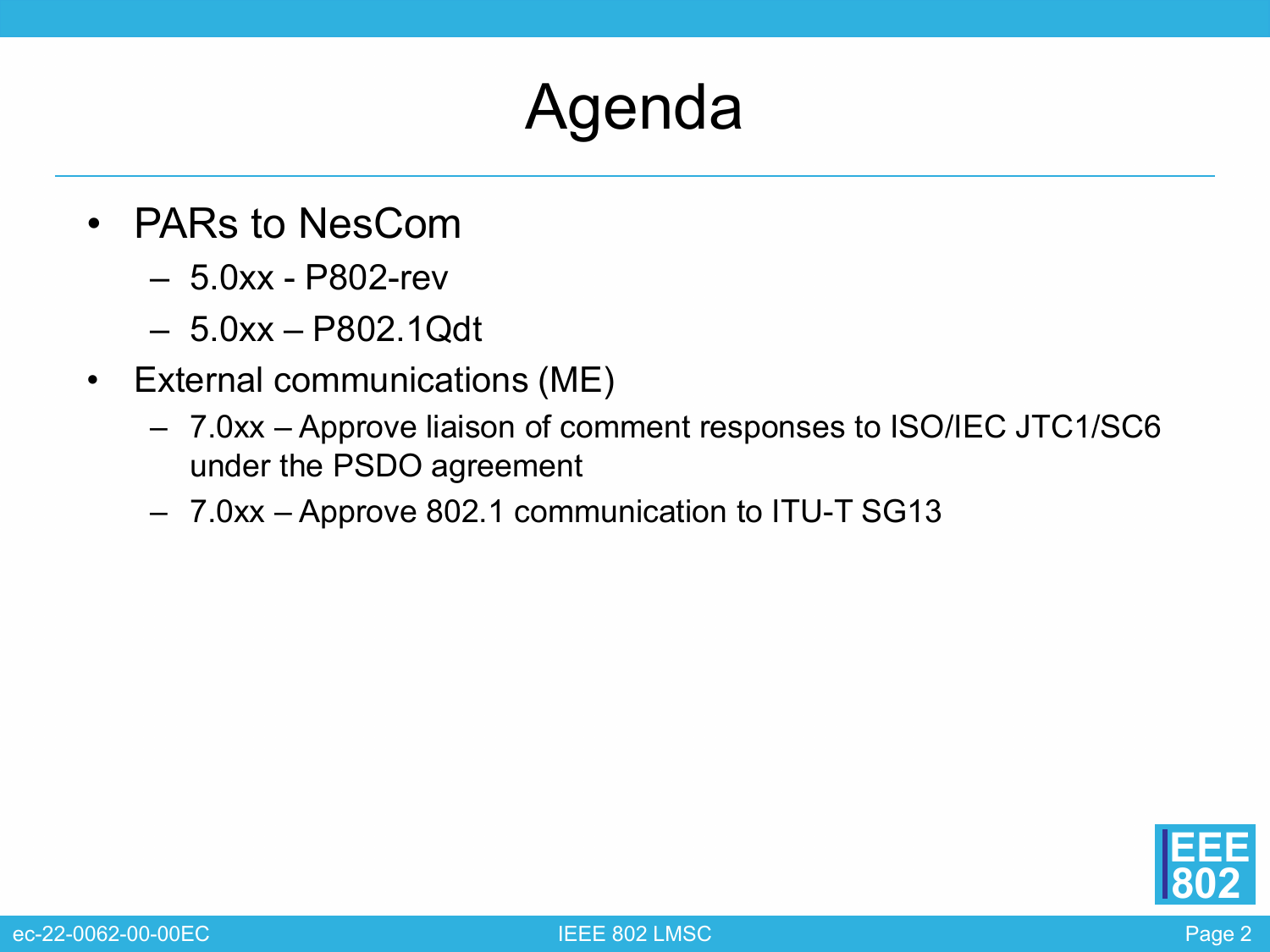### 802.1 Motions 2022-03

### Consent Agenda

### PARs to NesCom



ec-22-0062-00-00EC Page 3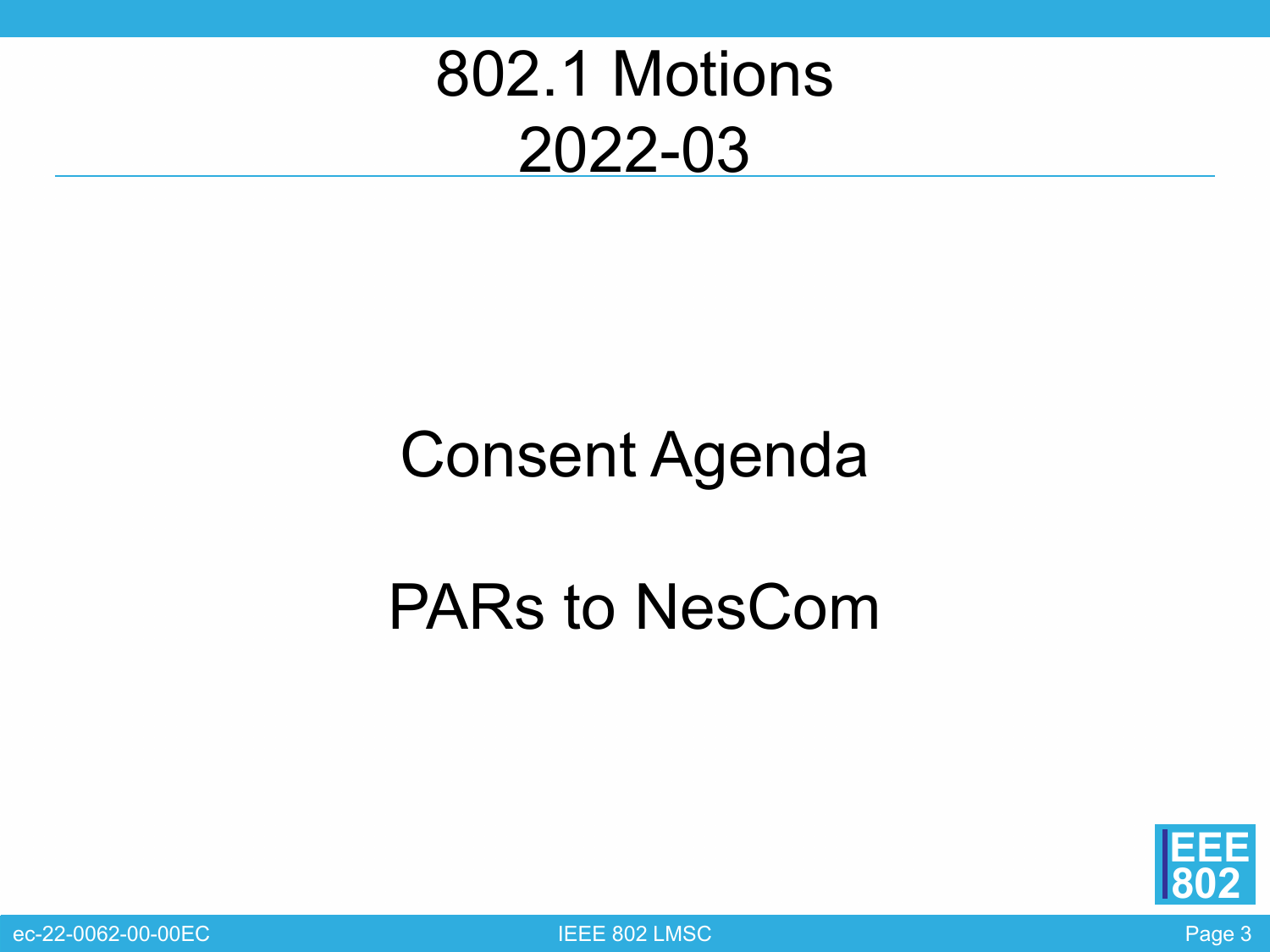- Approve forwarding P802-Rev PAR documentation in [https://www.ieee802.org/1/files/public/docs2022/802-rev-](https://www.ieee802.org/1/files/public/docs2022/802-rev-PAR-0322-v03.pdf)PAR-0322-v03.pdf to NesCom
	- (No CSD; Maintenance PAR not intended to provide any new functionality.)
- In the WG, Proposed: Paul Congdon, Second: Roger Marks – PAR (y/n/a): 55, 1, 4
- In EC, mover: Glenn Parsons, Second: Roger Marks – (y/n/a): <y>,<n>,<a>

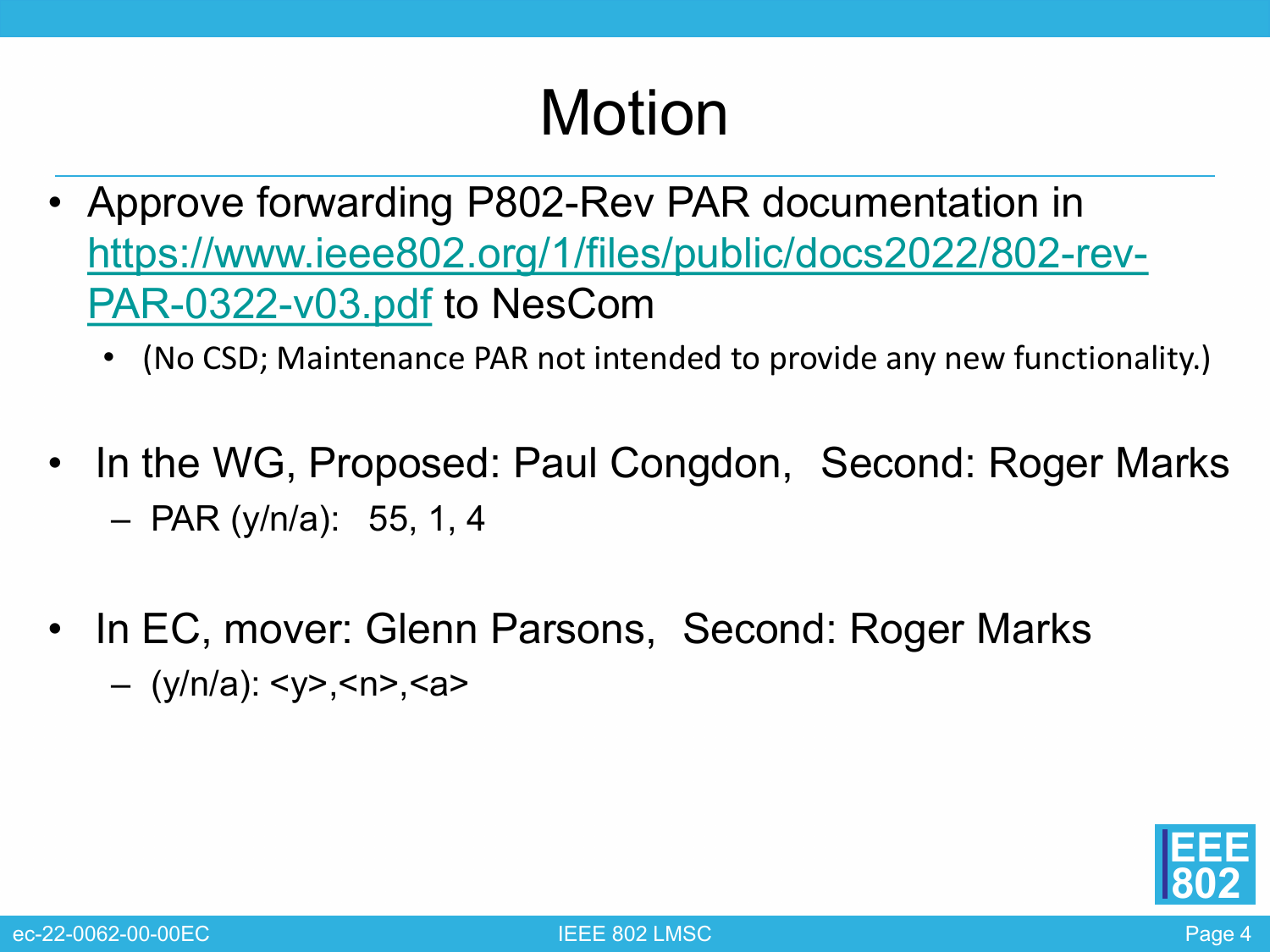- Approve forwarding P802.1Qdt PAR documentation in [https://www.ieee802.org/1/files/public/docs2022/dt-PAR-](https://www.ieee802.org/1/files/public/docs2022/dt-PAR-0322-v01.pdf)0322-v01.pdf to NesCom
- Approve CSD documentation in [https://www.ieee802.org/1/files/public/docs2022/dt-CSD-](https://www.ieee802.org/1/files/public/docs2022/dt-CSD-0322-v01.pdf)0322-v01.pdf
- In the WG, Proposed: Paul Congdon, Second: Jessy Rouyer
	- PAR (y/n/a): 50, 3, 8
	- CSD (y/n/a): 47, 3, 8
- In EC, mover: Glenn Parsons, Second: Roger Marks
	- (y/n/a): <y>,<n>,<a>

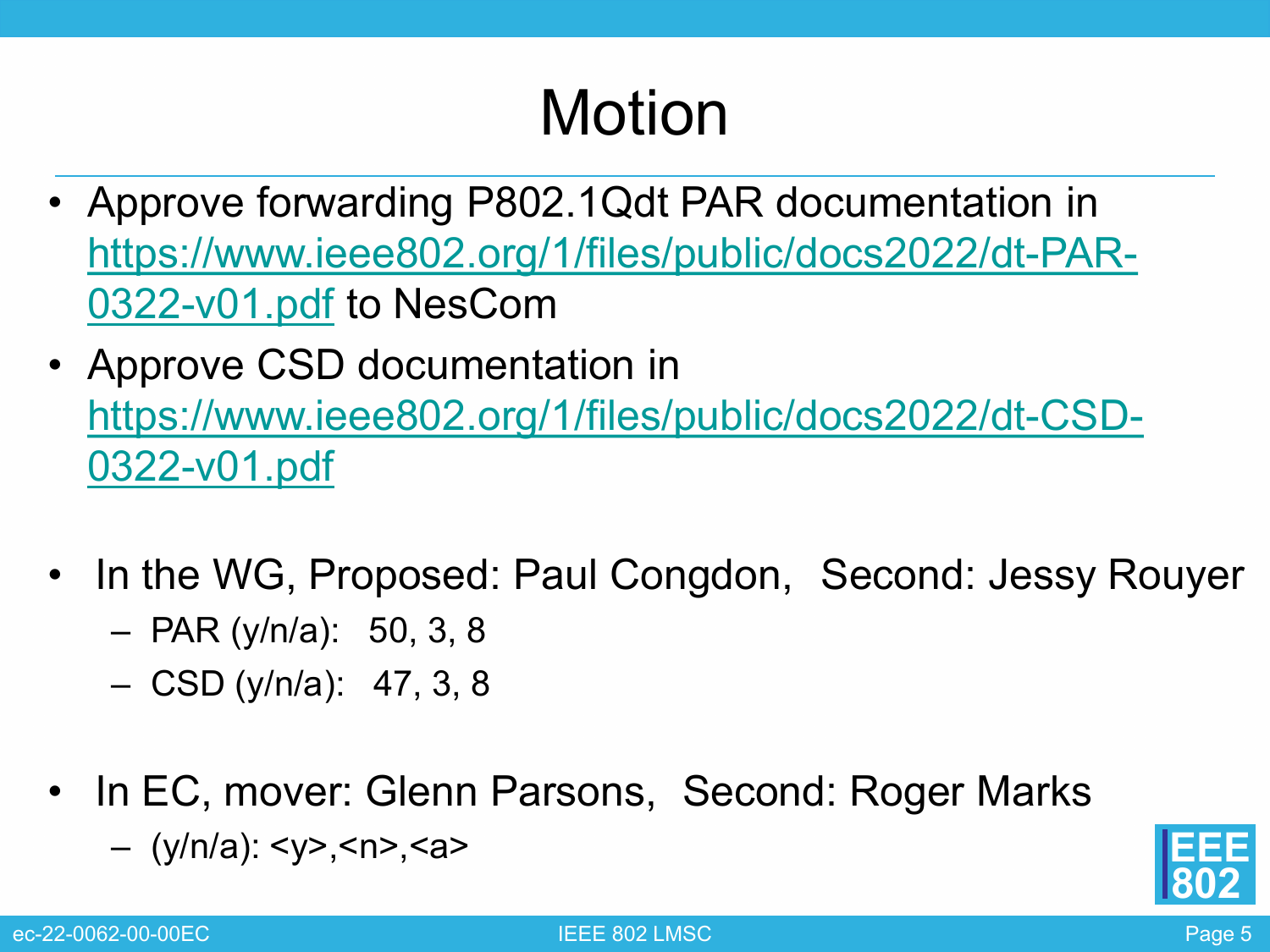### 802.1 Motions 2022-03

### Consent Agenda

## Liaisons and external communications (ME)



ec-22-0062-00-00EC IEEE 802 LMSC Page 6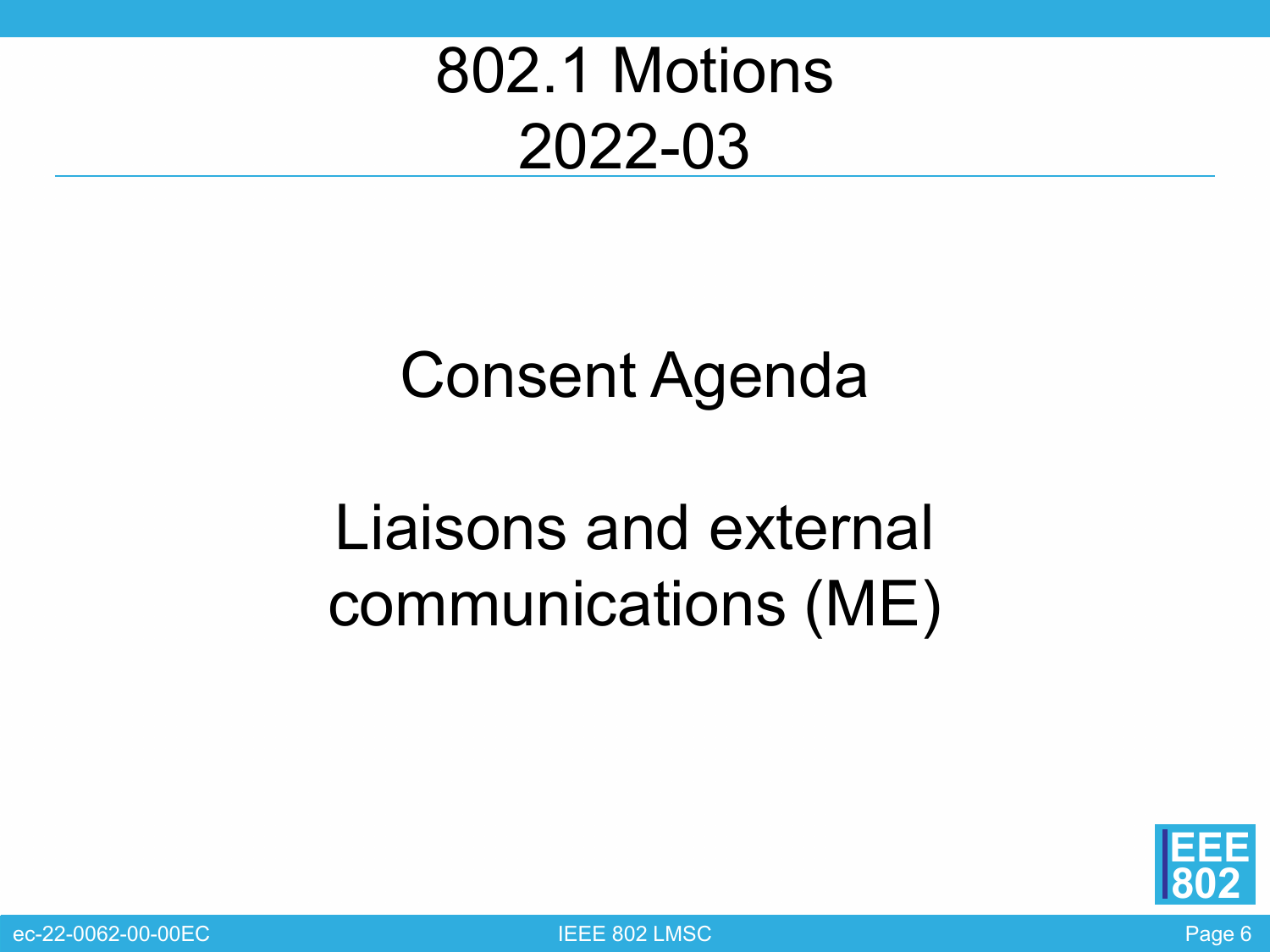- Approve liaison of the following comment responses to ISO/IEC JTC1/SC6 under the PSDO agreement:
	- IEEE 802.1X-2020
		- <https://www.ieee802.org/1/files/public/docs2022/liaison-SC6CommentResponse1XFDIS-0322.pdf>
- In the WG, Proposed: Paul Congdon Second: Karen Randall
	- Sending draft (y/n/a): 51, 2, 5
- In EC, mover: Glenn Parsons Second: Roger Marks – (y/n/a): <y>,<n>,<a>